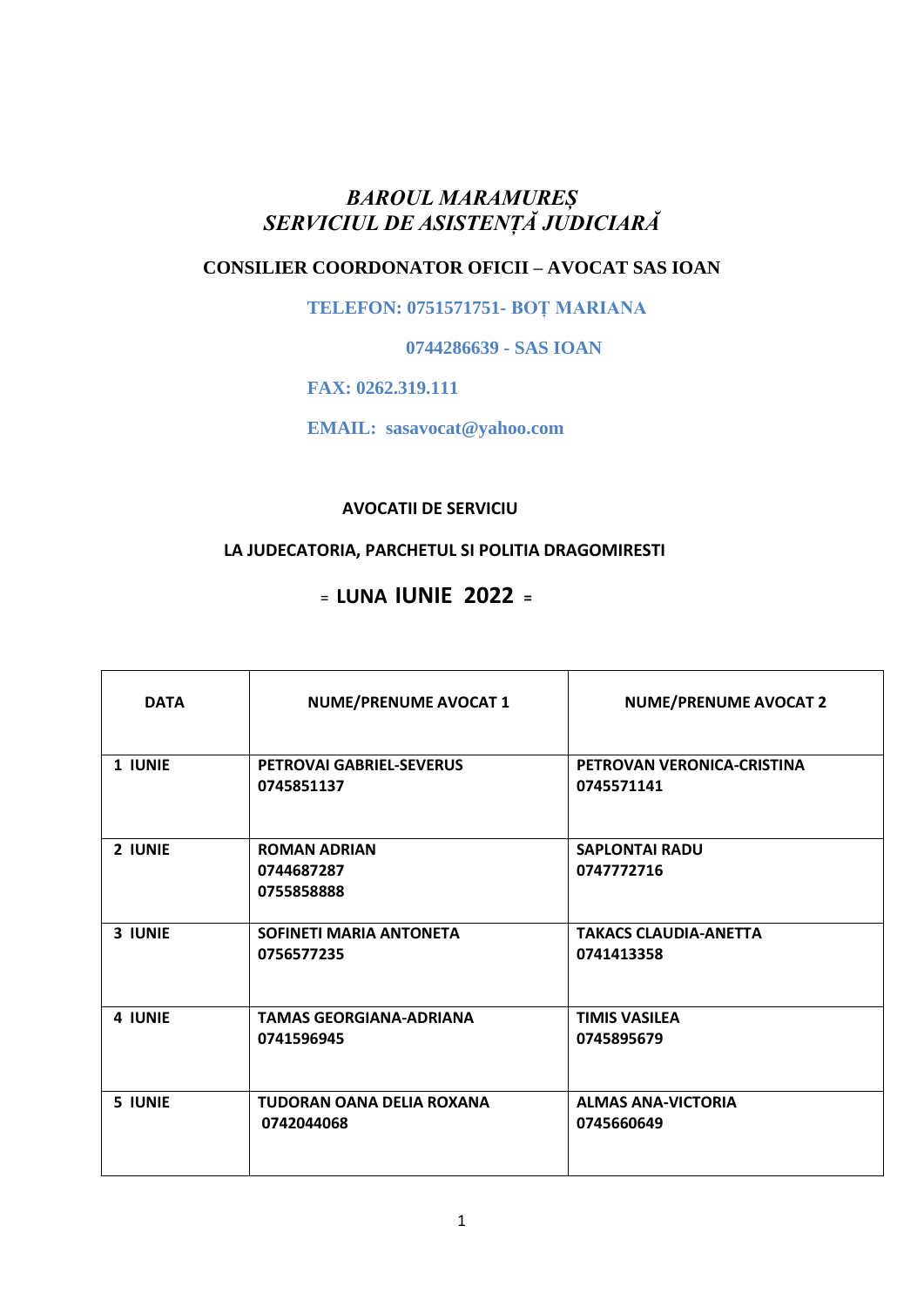| <b>6 IUNIE</b>  | <b>CIOCAN LAVINIA</b>          | <b>DEAC ELIANA MIHAELA</b>       |
|-----------------|--------------------------------|----------------------------------|
|                 | <b>AV. STAGIAR</b>             | 0740127027                       |
|                 | 0748773724                     |                                  |
| 7 IUNIE         | <b>DEAC MARIA RALUCA</b>       | <b>DRAGOMIR IULIANA</b>          |
|                 | 0748521417                     | 0744536973                       |
|                 |                                |                                  |
|                 |                                |                                  |
| 8 IUNIE         | <b>GRAD OVIDIU</b>             | <b>MARIS VASILE-CRISTIAN</b>     |
|                 | 0745255246                     | <b>AV. STAGIAR</b>               |
|                 |                                | 0763678986                       |
|                 |                                |                                  |
| 9 IUNIE         | <b>NACU FLORIN STEFAN</b>      | <b>NASUI RODICA</b>              |
|                 | 0742317965                     | 0749012778                       |
|                 |                                |                                  |
| 10 IUNIE        | <b>OLAH MARIA AURA</b>         | <b>ONITA IVASCU ADRIAN</b>       |
|                 | 0742123417                     | 0742111215                       |
|                 |                                |                                  |
|                 |                                |                                  |
| 11 IUNIE        | PETROVAI GABRIEL-SEVERUS       | PETROVAN VERONICA-CRISTINA       |
|                 | 0745851137                     | 0745571141                       |
|                 |                                |                                  |
| <b>12 IUNIE</b> | <b>ROMAN ADRIAN</b>            | <b>SAPLONTAI RADU</b>            |
|                 | 0744687287                     | 0747772716                       |
|                 | 0755858888                     |                                  |
|                 |                                |                                  |
| 13 IUNIE        | SOFINETI MARIA ANTONETA        | <b>TAKACS CLAUDIA-ANETTA</b>     |
|                 | 0756577235                     | 0741413358                       |
|                 |                                |                                  |
| <b>14 IUNIE</b> | <b>TAMAS GEORGIANA-ADRIANA</b> | <b>TIMIS VASILEA</b>             |
|                 | 0741596945                     | 0745895679                       |
|                 |                                |                                  |
|                 |                                |                                  |
| <b>15 IUNIE</b> | TUDORAN OANA DELIA ROXANA      | <b>ALMAS ANA-VICTORIA</b>        |
|                 | 0742044068                     | 0745660649                       |
|                 |                                |                                  |
| <b>16 IUNIE</b> | <b>CIOCAN LAVINIA</b>          | <b>DEAC ELIANA MIHAELA</b>       |
|                 | <b>AV. STAGIAR</b>             | 0740127027                       |
|                 | 0748773724                     |                                  |
|                 |                                |                                  |
| 17 IUNIE        | <b>DEAC MARIA RALUCA</b>       | <b>DRAGOMIR IULIANA</b>          |
|                 | 0748521417                     | 0744536973                       |
|                 |                                |                                  |
|                 |                                |                                  |
| <b>18 IUNIE</b> | <b>GRAD OVIDIU</b>             | <b>MARIS VASILE-CRISTIAN</b>     |
|                 | 0745255246                     | <b>AV. STAGIAR</b><br>0763678986 |
|                 |                                |                                  |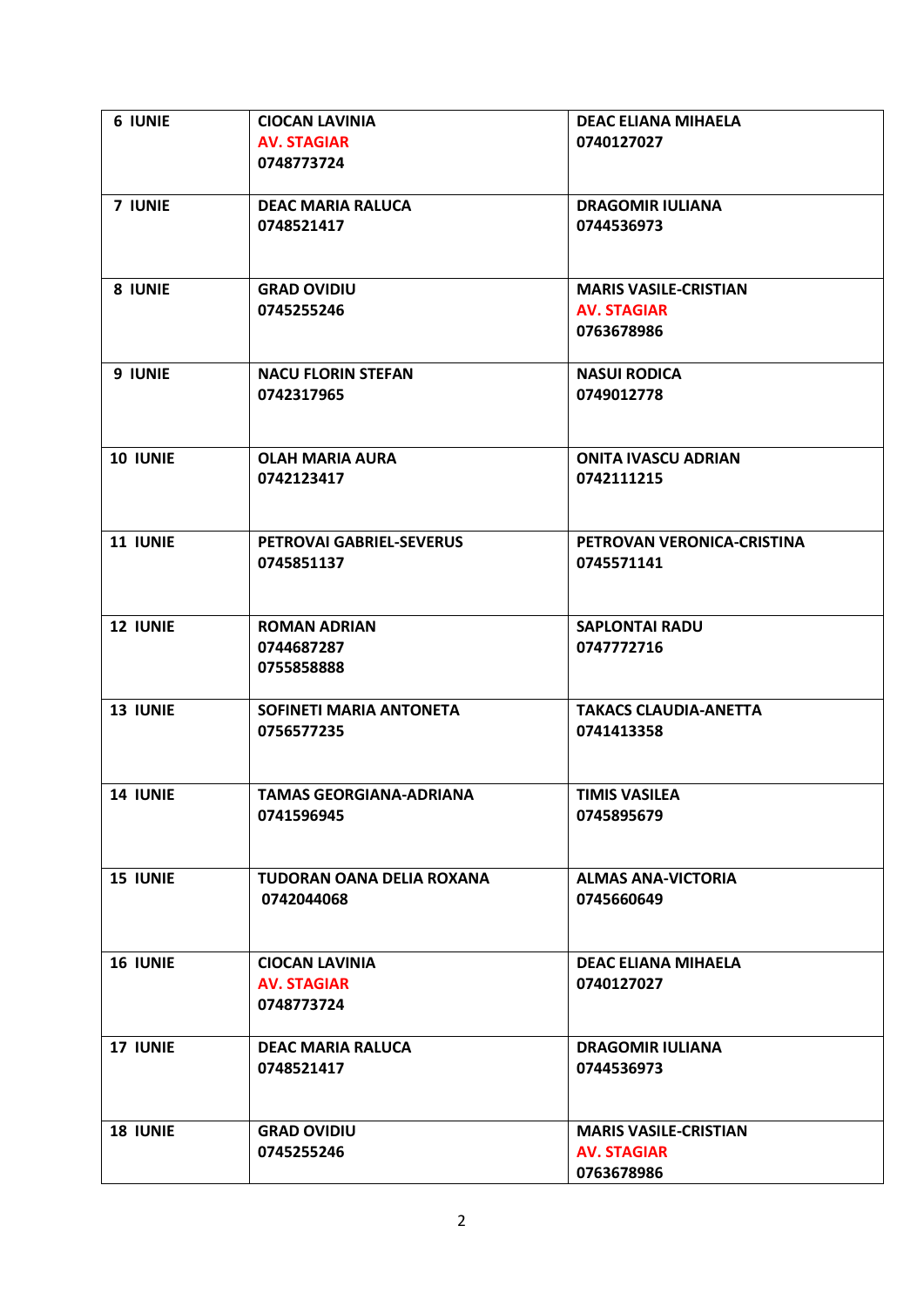| <b>19 IUNIE</b> | <b>NACU FLORIN STEFAN</b>      | <b>NASUI RODICA</b>          |
|-----------------|--------------------------------|------------------------------|
|                 | 0742317965                     | 0749012778                   |
|                 |                                |                              |
|                 |                                |                              |
|                 |                                |                              |
| 20 IUNIE        | <b>OLAH MARIA AURA</b>         | <b>ONITA IVASCU ADRIAN</b>   |
|                 | 0742123417                     | 0742111215                   |
|                 |                                |                              |
|                 |                                |                              |
|                 |                                |                              |
| 21 IUNIE        | PETROVAI GABRIEL-SEVERUS       | PETROVAN VERONICA-CRISTINA   |
|                 | 0745851137                     | 0745571141                   |
|                 |                                |                              |
|                 |                                |                              |
|                 |                                |                              |
| 22 IUNIE        | <b>ROMAN ADRIAN</b>            | <b>SAPLONTAI RADU</b>        |
|                 | 0744687287                     | 0747772716                   |
|                 | 0755858888                     |                              |
|                 |                                |                              |
|                 |                                |                              |
| 23 IUNIE        | SOFINETI MARIA ANTONETA        | <b>TAKACS CLAUDIA-ANETTA</b> |
|                 | 0756577235                     | 0741413358                   |
|                 |                                |                              |
|                 |                                |                              |
|                 |                                |                              |
| 24 IUNIE        | <b>TAMAS GEORGIANA-ADRIANA</b> | <b>TIMIS VASILEA</b>         |
|                 | 0741596945                     | 0745895679                   |
|                 |                                |                              |
|                 |                                |                              |
|                 |                                |                              |
| 25 IUNIE        | TUDORAN OANA DELIA ROXANA      | <b>ALMAS ANA-VICTORIA</b>    |
|                 | 0742044068                     | 0745660649                   |
|                 |                                |                              |
|                 |                                |                              |
|                 |                                |                              |
| 26 IUNIE        | <b>CIOCAN LAVINIA</b>          | <b>DEAC ELIANA MIHAELA</b>   |
|                 | <b>AV. STAGIAR</b>             | 0740127027                   |
|                 | 0748773724                     |                              |
|                 |                                |                              |
| 27 IUNIE        | <b>DEAC MARIA RALUCA</b>       | <b>DRAGOMIR IULIANA</b>      |
|                 |                                |                              |
|                 | 0748521417                     | 0744536973                   |
|                 |                                |                              |
|                 |                                |                              |
| 28 IUNIE        | <b>GRAD OVIDIU</b>             | <b>MARIS VASILE-CRISTIAN</b> |
|                 | 0745255246                     | <b>AV. STAGIAR</b>           |
|                 |                                |                              |
|                 |                                | 0763678986                   |
|                 |                                |                              |
| 29 IUNIE        | <b>NACU FLORIN STEFAN</b>      | <b>NASUI RODICA</b>          |
|                 | 0742317965                     | 0749012778                   |
|                 |                                |                              |
|                 |                                |                              |
|                 |                                |                              |
| 30 IUNIE        | <b>OLAH MARIA AURA</b>         | <b>ONITA IVASCU ADRIAN</b>   |
|                 | 0742123417                     | 0742111215                   |
|                 |                                |                              |
|                 |                                |                              |
|                 |                                |                              |